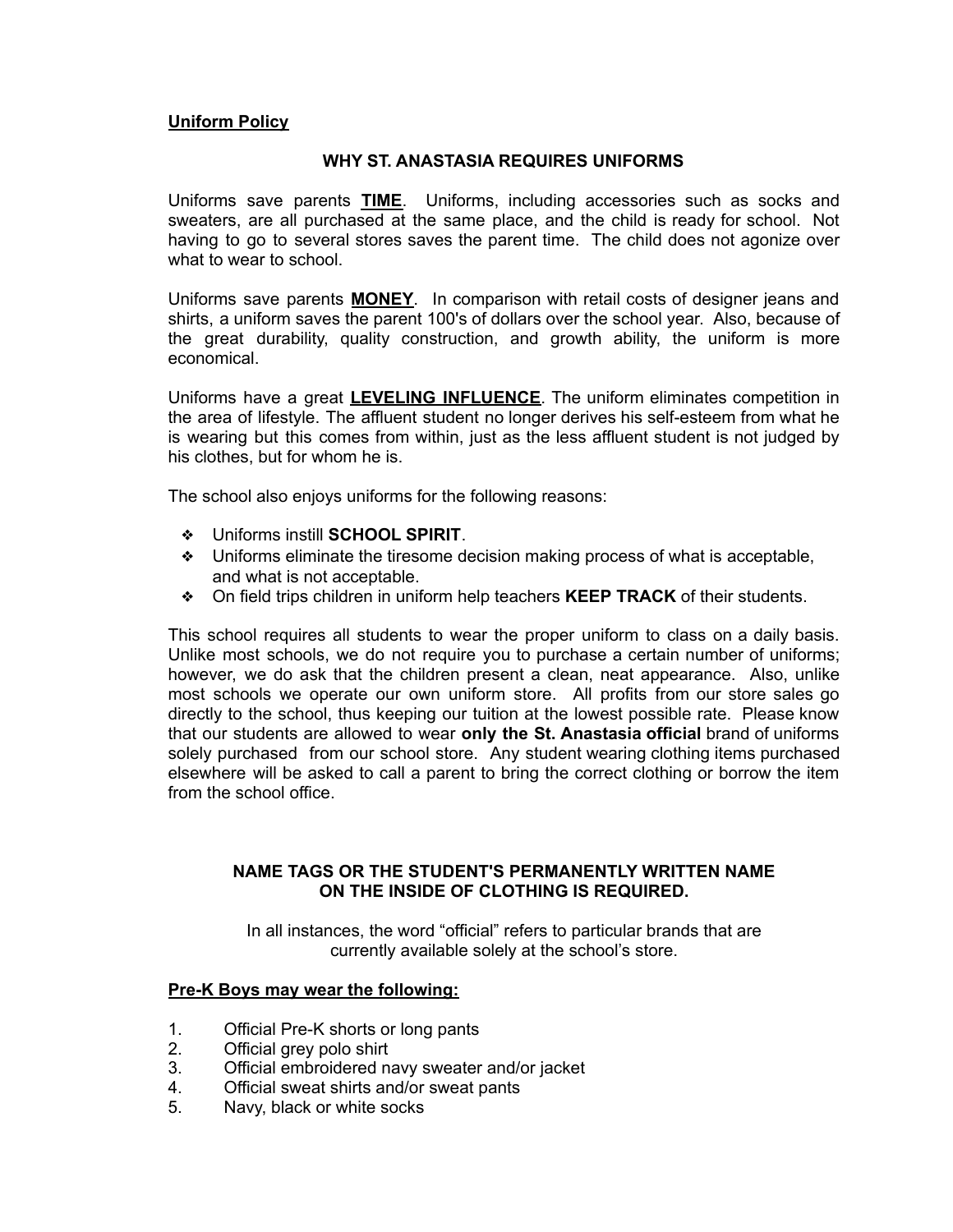6. Conservative tennis shoes (no high tops, VELCRO preferred)

# **Pre-K Girls may wear the following:**

- 1. Official navy blue embroidered t-shirt dress
- 2. Official embroidered navy sweater or jacket
- 3. Official Pre-K shorts or long pants
- 4. Official grey polo shirt
- 5. Official sweat shirts and/or sweat pants
- 6. Navy, black or white socks
- 7. Conservative tennis shoes (no high tops, VELCRO preferred)

## **Boys in Grades K-5 may wear the following:**

- 1. Official Skipper Blue shorts or pants
- 2. Official embroidered yellow knit shirt
- 3. Official embroidered navy sweater and/or jacket
- 4. Navy, black or white socks
- 5. Official navy blue belt
- 6. Plain white, short sleeve undershirts, if necessary

# **Girls in Grades K-2 may wear the following:**

- 1. Official plaid jumper\*
- 2. Official yellow round collar blouse
- 3. Official embroidered navy sweater and/or jacket
- 4. Navy, black or white socks, navy tights, or navy knee socks

\*Jumper must be no shorter than 2" above the top of the knee.

# **Girls In Grade 3-5 may wear the following:**

- 1. Official plaid skort\*
- 2. Official embroidered yellow knit shirt
- 3. Official embroidered navy sweater and/or jacket
- 4. Navy, black or white socks, navy tights, or navy knee socks

\*Skorts must be no shorter than 2" above the top of the knee.

## **Boys in Grades 6-8 may wear the following:**

- 1. Official khaki shorts and/or pants\*
- 2. Grades 6 and 7 Official embroidered green knit shirt only
- 3. Grade 8 only Official embroidered white knit shirt only
- 4. Mass Attire-official white shirt with official plaid tie
- 5. Navy blue belt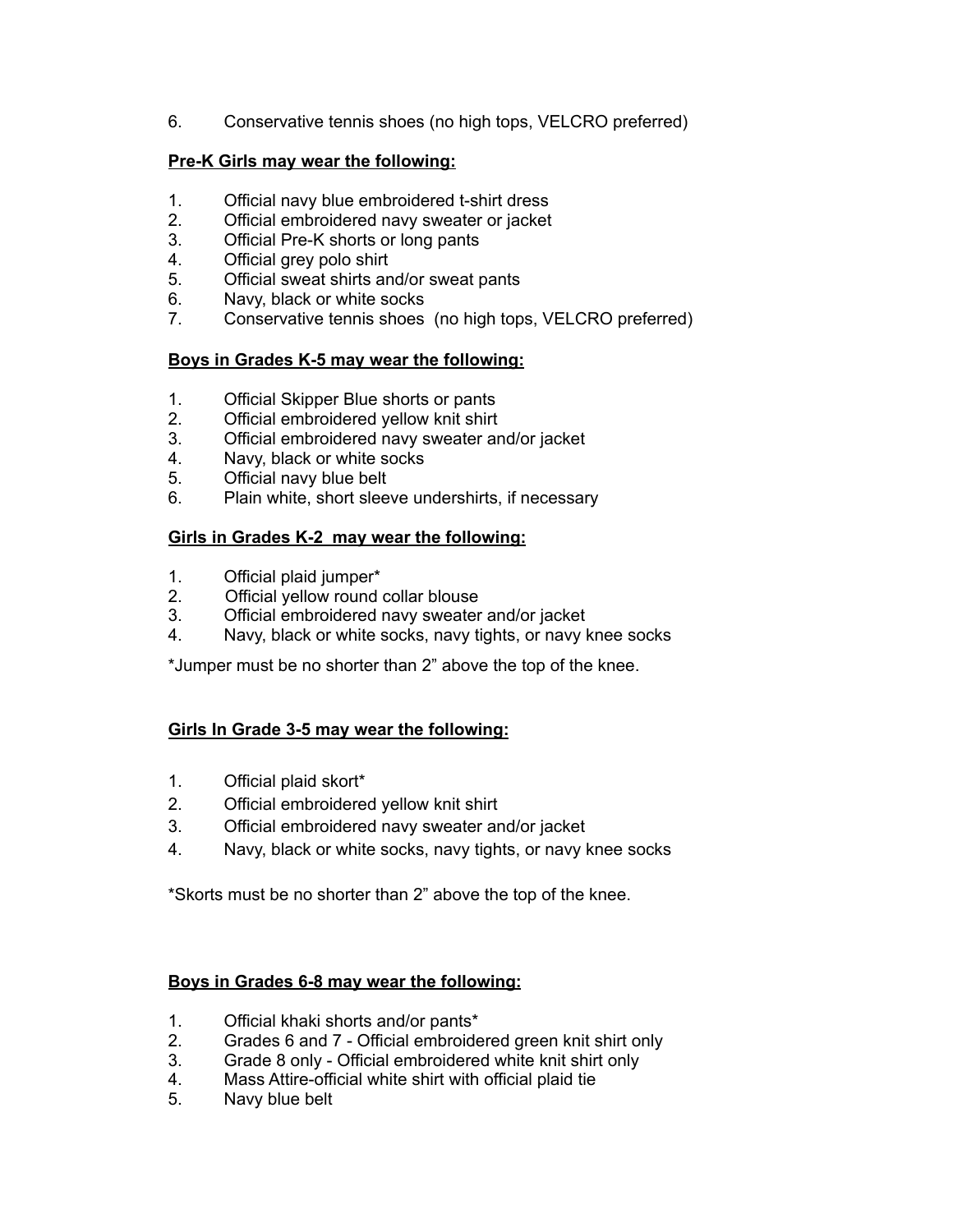- 6. Official embroidered navy sweater, jacket, and/or hoodie
- 7. Navy, black or white socks Crew socks or no-show socks Navy or black when wearing navy blue shorts/trousers White when wearing khaki shorts/trousers
- 8. Plain white, short sleeved undershirts, if necessary

# **\*STARTING FALL 2020, NO NAVY SHORTS OR PANTS MAY BE WORN.**

## **Girls in Grades 6-8 may wear the following:**

- 1. Official khaki skorts\*
- 2. Grades 6 and 7 Official embroidered green knit shirt only
- 3. Grade 8 only Official embroidered white shirt only
- 4. Mass Attire Official white oxford blouse with official plaid ascot (Plain beige undergarment required; NO DARK COLORS)
- 5. Official embroidered navy sweater/jacket and/or hoodie
- 6. Navy, black or white socks or navy tights Crew socks, knee socks

\*Skorts must be no shorter than 2" above the top of the knee

#### **Dress Shoes**

Dress shoes must be black, brown, tan or navy, leather or leather like. Girls may wear shoes that have a solid color buckle strap or solid color T-strap.

*Shoe Heels* - Shoe heels may not be more than 2 inches in height. In grades Pre-K through 5, we highly recommend flat heels.

The following dress shoes are not acceptable:

- ❖ Hi-top shoe or styles that extend above the ankle (may be worn for P.E.)
- ❖ Athletic type shoe (Nike, Reebok, Vans, Sketchers, etc.)
- ❖ Sandals
- ❖ Canvas shoes (All canvas Hey Dude or All canvas Sperry shoes are not permitted)
- ❖ Backless shoes
- ❖ Patent leather of any color
- ❖ Boots of any kind (cowboy, hiking, etc.)
- ❖ Shoes that light up

## **REQUIRED PHYSICAL EDUCATION DRESS - Grades K-8**

- 1. Official PE uniform sold in the Uniform Store
- 2. Tennis shoes (preferably all one color; no shoes that light up.)
- 3. High top sneakers are okay
- 4. Socks students should wear black or white athletic socks

Comments: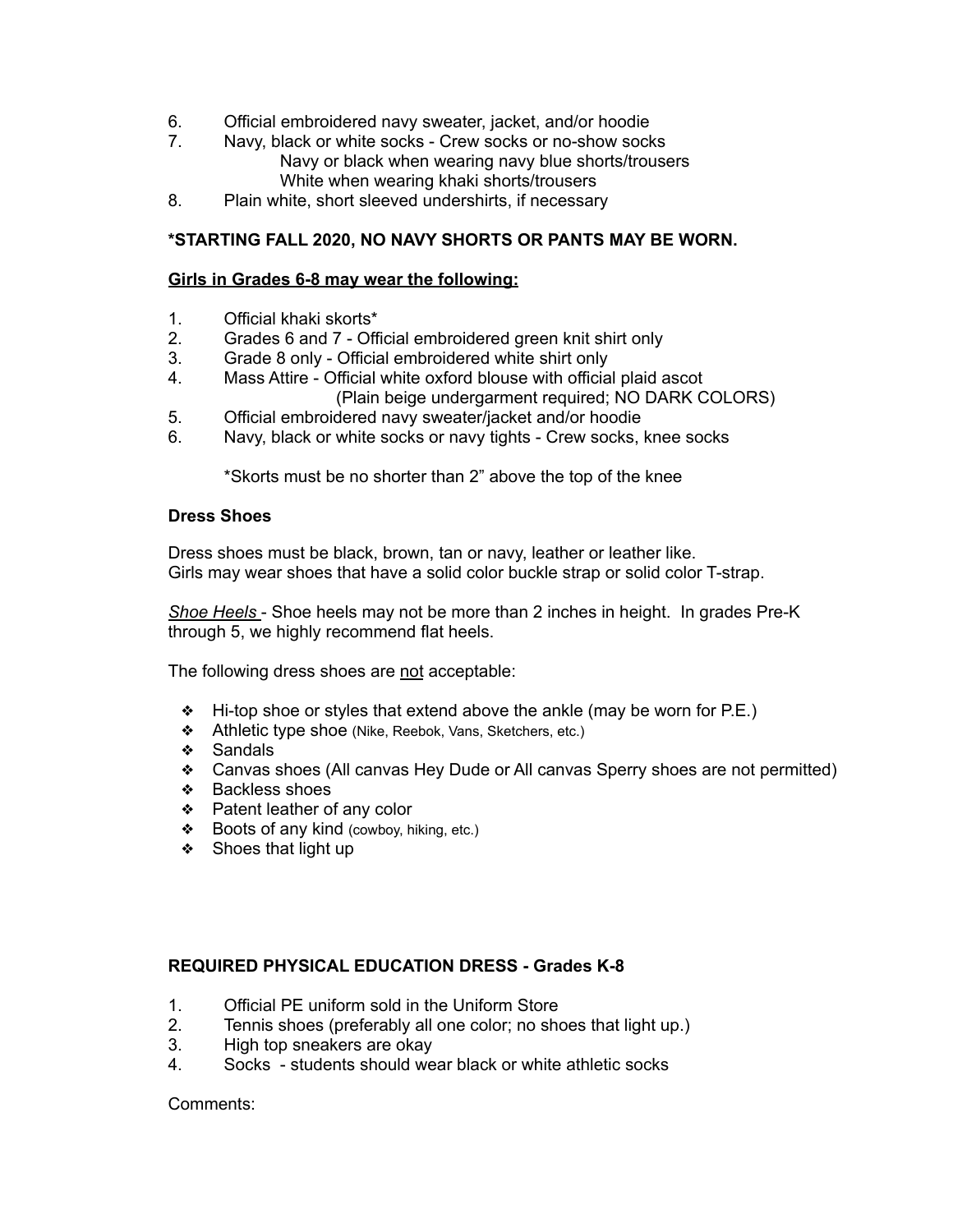- a. Students have P.E. 2 times a week.  $(7<sup>th</sup>$  grade has PE 3 times a week)
- b. Grades K-5 students are to wear their P.E. uniforms to school on the two (2) days per week that they have P.E. and will remain wearing them all day. On chilly days, as determined by parents, students in grades K-8 may wear the official screen printed sweat pants and/or shirts over their P.E clothes. The sweat pants and shirts are available in the uniform store. Students in grades 6-8 change for P.E. just prior to their P.E. class.
- c. Official sweatshirts are permitted in the classroom on cold weather P.E. days. Sweats are not allowed in class on non-P.E. days.
- d. For safety reasons, tennis shoes must cover the back of the heel.
- e. Undergarments must not be visible at any time.

## **Sweaters and Jackets**

Students may wear ONLY the official school jackets, and/or official navy sweater on campus. In the event of extremely cold weather, students may wear long sleeved, solid white undershirts under their uniform shirt.

## **Make-up**

Girls will not be allowed to wear make-up. This includes no eye or face make-up and no nail polish. Acrylic nails are not permitted. The exception to the make-up rule is that eighth grade girls may wear light lip gloss.

## **Haircuts**

In keeping with a St. Anastasia tradition, unusual haircuts will not be permitted for boys or girls. Boy's hair should be cut so that it clears the shirt collar, and the top of the eyebrows.

Further rules include:

No unusual haircuts (including but not limited to mohawks, fauxhawks, and mullets) No unusual hair dyes

No shaved lines, numbers, or letters cut into hair, no 'man buns', or ponytails Hats and headscarves are not permitted

Hair accessories should blend in with hair color or match the school uniform

# **Facial Hair**

Male students must be clean shaven.

## **Jewelry**

A small, plain cross or religious medal and chain, a watch, and one bracelet are the only jewelry that may be worn by students at St. Anastasia Catholic School. Ankle bracelets are not permitted. All jewelry must be metallic in nature. (No rope, twine, string, cloth, rubber, etc.)